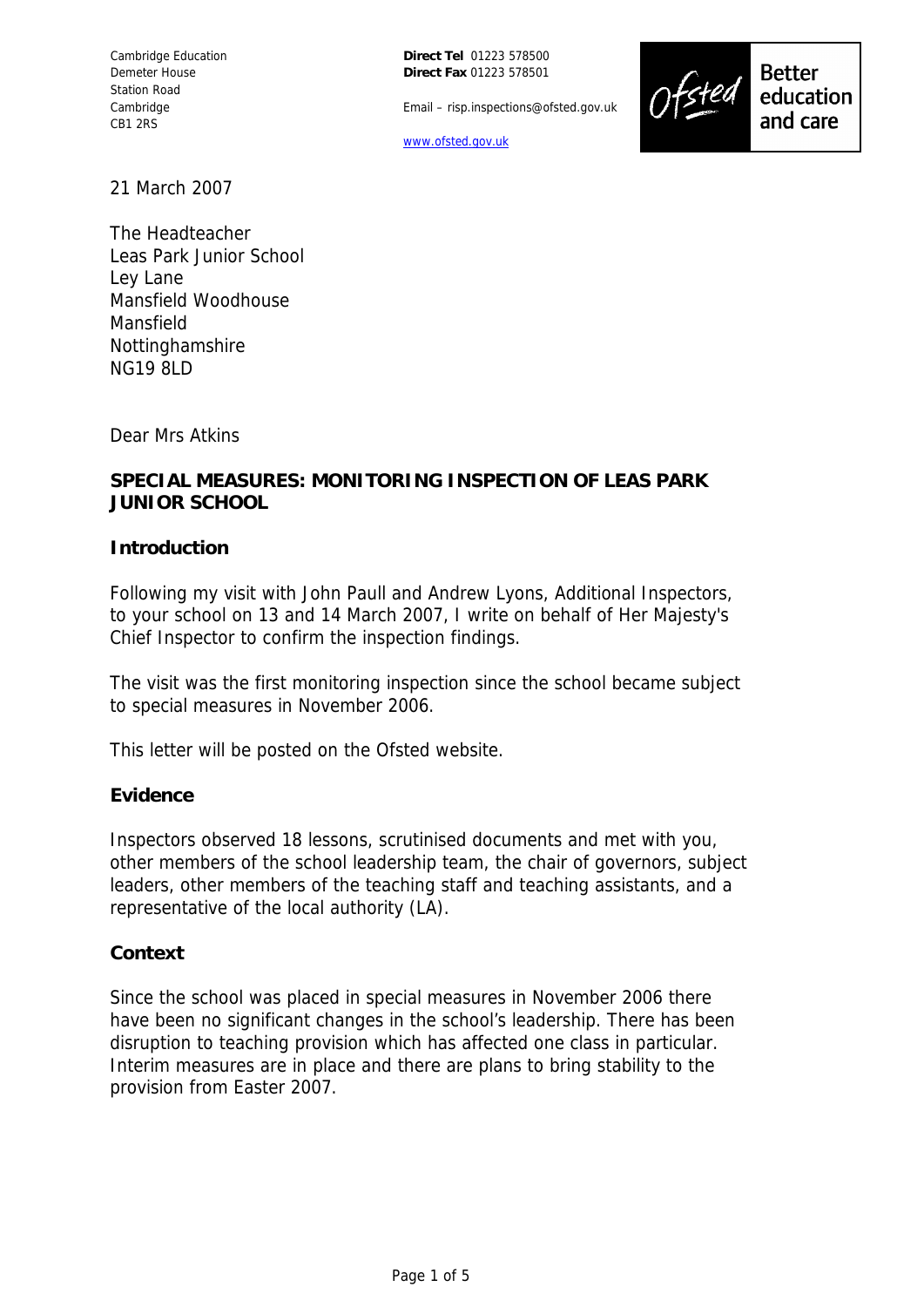

# **Achievement and standards**

Progress throughout the school in English and mathematics is starting to improve. Targets are being set, known by each teacher, and used for improved planning and for accountability by senior managers. These targets are being used effectively to help pupils ratchet up their progress and improve their attainment. The school's intervention strategies to bolster the performance of pupils at key performance points are focusing support on lower-attaining pupils. Progress in other subjects remains inconsistent.

Additionally, the school is developing academic support by: focusing on knowing where pupils are when they start in the school; monitoring progress by both standardised tests and teacher assessment; and matching teaching more effectively to pupils' individual learning and monitoring its effectiveness. The school is also developing strategies in the classroom that seek to ensure both girls and boys have equal access to the curriculum. In lessons seen, however, this was not always the case.

Progress on the areas for improvement identified by the inspection in November 2006:

> • improve the progress of pupils, especially girls, by monitoring and evaluating learning more rigorously and providing good academic support where it is needed - satisfactory progress.

#### **Personal development and well-being**

The pupils behave extremely well, are courteous, polite and welcoming to visitors. They generally listen attentively and are keen to learn. Relationships between pupils and between adults and pupils are excellent. Pupils clearly enjoy their education, taking advantage of the many opportunities open to them. The school council is taken seriously and many pupils take responsibility in different ways, making a good contribution to the school and the community. They respond well to the school's efforts to raise their awareness of health issues and the girls are aware of the school's recent efforts to raise their aspirations for later life.

# **Quality of provision**

Teaching and learning are satisfactory. During this visit to the school the teaching that was seen varied widely in quality. In the less successful lessons, absence of sufficient adaptation of work to meet pupils' different needs is a key factor and, on occasions, boys are still allowed to dominate opportunities to learn, so girls do not make the progress that they should. No inadequate lessons were observed in English and mathematics and pupils' progress is satisfactory. In these important subjects, pupils are carefully grouped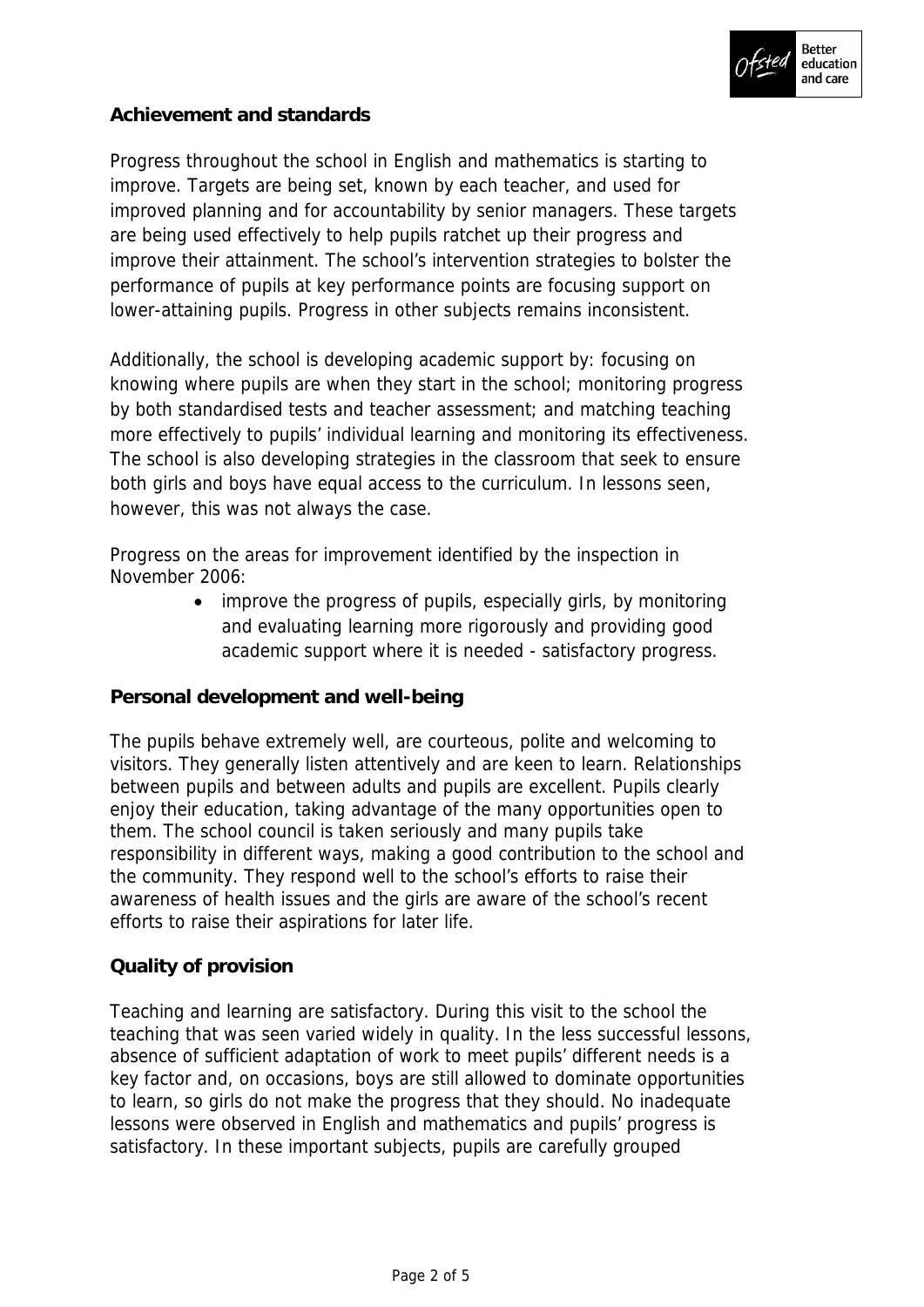

according to their learning needs and work provided appropriately. Effective systems of assessment have been introduced since the last inspection. The resulting information is used to plan teaching effectively, although the picture is not consistent across all other subjects so the pupils' progress overall remains uneven and inadequate. Teaching assistants support pupils very well. They are provided with sufficient information to carry out their role to the benefit of those pupils in their care. Teachers' marking has also improved and pupils are consistently given advice about how to improve their work.

The curriculum is satisfactory. A curriculum review is underway which aims to strengthen links between different subjects and to develop literacy and numeracy skills across the curriculum. Girls' opinions have also been specifically sought to establish their views about what would raise their interest and help them to progress faster. More practical uses of information and communication technology (ICT) to support their learning were a recurring outcome. As a first step, new hardware has been purchased, including electronic whiteboards for all classrooms.

Academic guidance and support have improved. The school is now monitoring progress with an increased rigour. In English and mathematics, pupils are set individual targets which, together with success criteria for reaching them, offer clear guidance about how to meet the expected levels for their age and ability. Pupils themselves say that they like this approach and feel more responsible for their own learning, especially as they are now frequently asked to evaluate how well they have acquired knowledge and skills during lessons. However, the picture remains sketchy in other subjects. In science and ICT, for example, such features are not evident.

Progress on the areas for improvement identified by the inspection in November 2006:

• increase the rate of progress made by the pupils, especially the more able, in English and mathematics by ensuring that teaching and the curriculum meet the needs of all learners – satisfactory progress.

**Leadership and management**

There has been satisfactory progress in developing the leadership team's understanding of the school's strengths and weaknesses. Following the LA's audit of leadership and management, a satisfactory monitoring policy has been developed. This policy outlines a wide range of monitoring activities which are to be established. These include assessments, lesson observations, surveys on marking and planning, scrutinies of pupils' work, and interviews with pupils themselves. Appropriate evaluation procedures are identified to assess the success of the actions planned. A comprehensive timetable of monitoring activities is being implemented for the remainder of this school year. The system of monitoring summary reports (MSRs) is understood by staff; these reports have begun to lead to review and improvement, for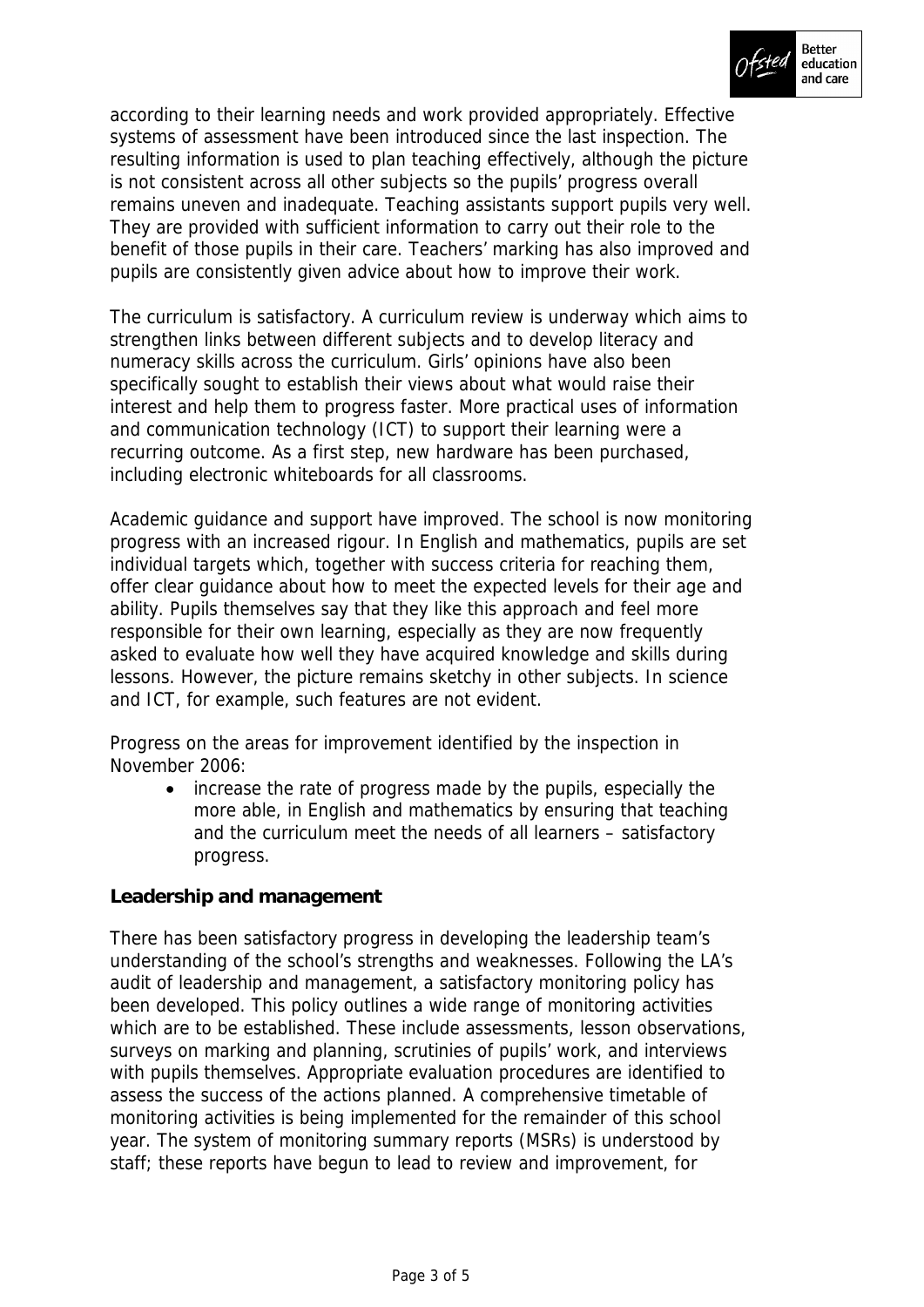

example, through better systems for short-term planning. However, the monitoring policy is insufficiently rigorous with regard to lesson observation procedures and is unlikely to furnish the leadership team with up-to-date information on the school's quality of teaching. Arrangements whereby the MSRs are used to establish coherent and manageable priorities within subsequent school improvement plans are, at this stage, unclear. It is too early to assess the impact of the monitoring policy and the associated activities on the overall quality of provision for pupils.

Work is being undertaken to improve the involvement of governors and the information available to them. For example, liaison with a newly-established partner school has resulted in the adoption of new reporting formats by the headteacher to governors' meetings. Governors are demonstrating a strong willingness to support the school. A system of linking governors to various aspects of the school's work has been established. The LA has conducted some training for governors and more is planned for some individual governors with particular link roles, for example to literacy and numeracy. Governors are visiting the school more, and reports on visits are being produced, although these are little more than brief accounts of activities. At present, however, it is unclear how this greater degree of involvement will lead to more effective scrutiny. The purpose of the link roles is undefined and governors remain unclear about how best to challenge and question the performance of the school.

Progress on the areas for improvement identified by the inspection in November 2006:

• Improve leadership and management so that it has a more accurate understanding of the school's strengths and weaknesses and is more clearly held to account by governors – satisfactory progress.

# **External support**

The LA's statement of action is satisfactory. The statement specifies that the LA expects to see significant improvement at the school within a year. There is a substantial programme of advice and support with a clear commitment to regular and frequent evaluation of the school's progress.

The LA's audit of leadership and management, conducted in December 2006 following the last inspection, provides an accurate analysis of the developments required in skills and understanding. It has also become the starting point for well targeted levels of support. The review of leadership team roles, the advice provided in the drafting of the monitoring policy, and the support in developing lesson observation skills, are some examples of this multi-layered programme. The LA has facilitated a link with a partner school: several visits have taken place and good practice in areas such as assessment processes, and headteacher reports to governors, are being adopted.